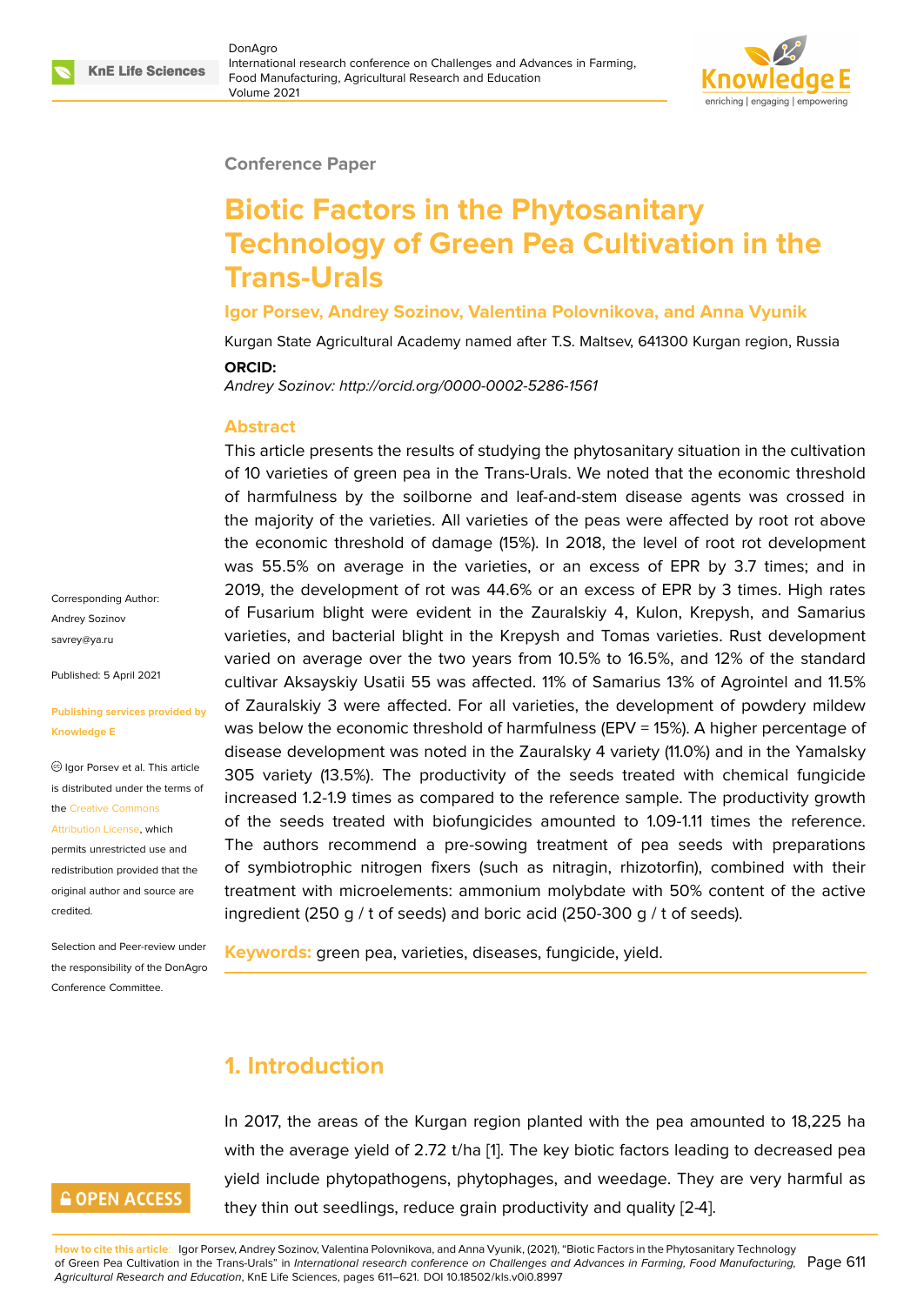The list of pea diseases in the majority of Russian regions is limited to root rots (provoked by Fusarium spp., Pythium spp., Rhizoctonia spp., etc), rust (Uromyces spp.), ascochyta leaf blight (Ascochyta spp.), anthracnose (Colletotrichum pisi Pat.), and mildew (Erysiphe spp.) [3, 5, 6]. The losses of pea yields due to root rots (caused by Fusarium fungi), if severe, may amount to 30-50% and be accompanied with the grain quality deterioration [1, 7].

To rationaliz[e t](#page-9-0)[he](#page-9-1) [pr](#page-10-0)otective measures, it is crucial to consistently monitor diseases and specify their etiology because regional differences may occur, as well as the change of the domina[n](#page-9-2)t [p](#page-10-1)hytopathogens caused by technology and natural fluctuations [8, 9].

The goal of this research is to monitor pea root rots and specify the etiology of the disease, as well as develop control actions for the forest-steppe areas of the Kurgan region.

The objectives of the research were as follows:

1. The study of seasonal dynamics of diseases, including root rots in various pea varieties in the forest steppes of Kurgan region;

2. The specification of pea root rot etiology in Kurgan region and development of control actions;

3. The assessment of the impact of pea variety on the development and etiology of root rots.

# **2. Methods and Equipment**

Laboratory and field-based disease recording, including pea root rots, was carried out by drawing samples from the experimental field at the laboratory of the Department of Land Planning, Lan Use, Agrochemistry, and Soil Science of Kurgan SAA.

Before the pea, the field was fallowed. Planting time: the last third of May in 2018 and 2019. Planting depth: 5 cm, planting rate: 1.0 mil. seeds per ha. Tilling technology: spring harrowing, pre-seeding grubbing. During phase 4 of true leaves, plants were treated with herbicides, and at the bud stage, with insecticides. The distribution of the varieties was randomized, with fourfold replication.

The following observations and analyses were performed: seed purity acc. to GOST 12037-81; viability and germination capacity acc. to GOST 12038-84; 1000 seed weight acc. to GOST 12042-80; seed disease rate acc. to GOST 12044-93. Determining the actual planting rate, phenological observations, morphological analysis of plants, yield formula elements acc. to Methods for official agricultural crop tests. The recording of root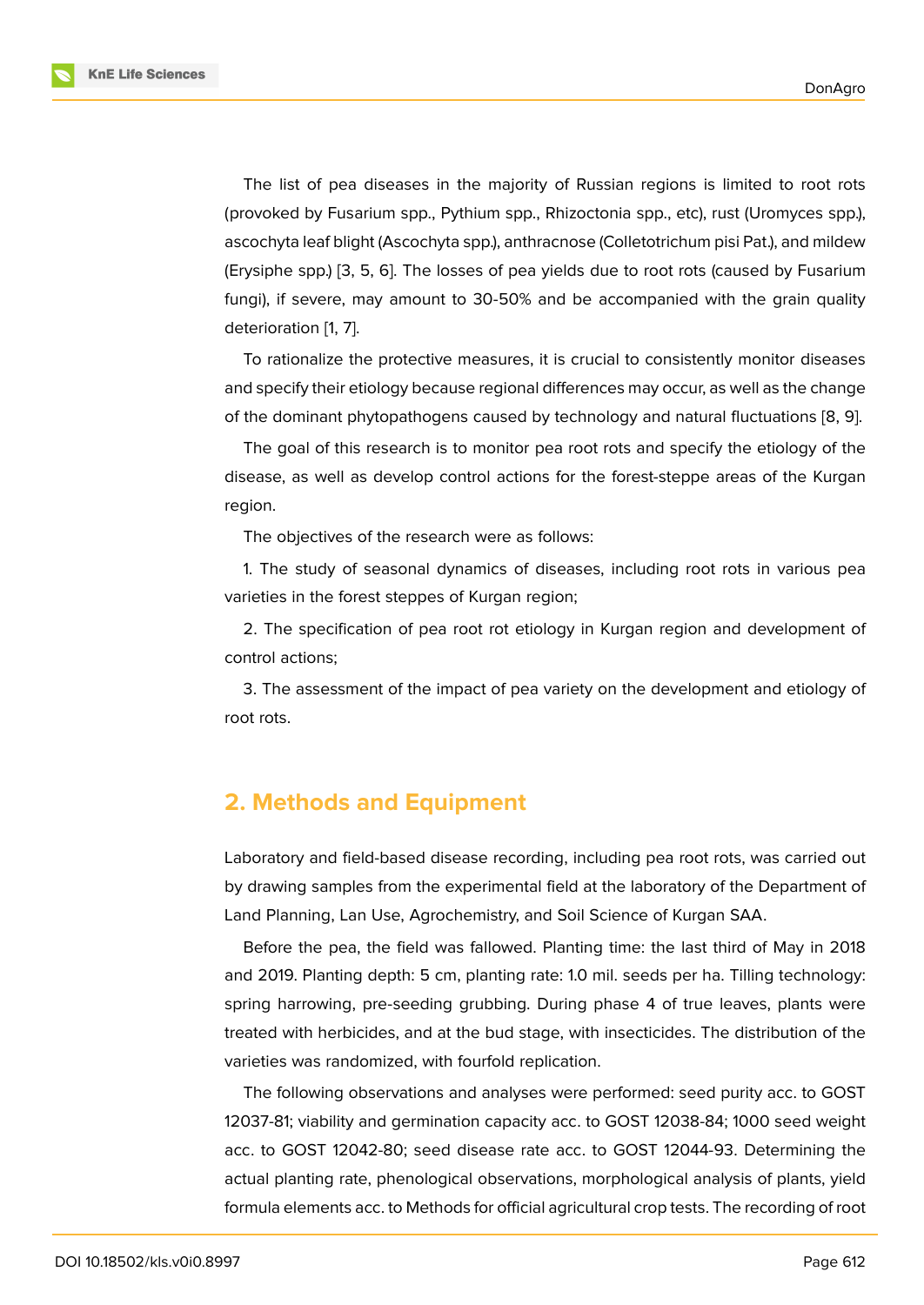rots and the mycological analysis of pea plant organs were carried out using common methods [10].

The statistical treatment of experimental data was performed using dispersion and correlation analysis methods involving the use of Excel and SNEDECOR applications [11].

The vegetation period of 2018 was cool in the first half of the summer and hot in July and August. The amount of precipitation in June was within the long-term [an](#page-10-2)nual averages, which facilitated even sprouts. In July and August, the amount of rainfall was below the standard, which was reflected in the productivity of pea varieties (Hydrothermal Index – 1.0). The vegetation period in 2018 was cold in June and hot in July and August. The precipitation in June was at 83% of the standard, in July, it was 67% of the standard, and in August, it was 186% of the standard, which had some impact on the pea harvesting in August. The climate factors mostly have a complex impact that is largely defined by the pea planting time.

### **3. Results**

Pea seed of the 10 varieties under inspection are characterized by good (over 90%) and satisfactory (over 85%) sowing qualities, and they comply with the regulations in Table 1.

However, the majority of 2017 yield specimens had a slightly reduced viability: 70% for the Agrointel variety, 75% for Krepysh, 78% for Samarius, and 79% for Yamalskiy 305, the prevalence of root rots in underground seedlings for the varieties in question was between 18.1 and 60%. The quantities of phytopathogens in these varieties exceeded the threshold values (10%). The spread of bacterial blight is especially notable: it amounted to 7-13% in 2017. The bacterial blight rate for the seeds of the 2018 yield was between 1% (the Kulon variety) and 25% (the Krepysh variety). The latter features a fourfold exceedance of the economic threshold of harmfulness (ETH) for the bacterial blight (ETH=5%). In 2019, the seeds obtained generally had low bacterial blight rates, and the ETH exceedance was only observed in three varieties: Aksayskiy Usatyi 55 – 6%, Tomas – 12%, and Krepysh – 15% in Tables 1, 2.

The root rot incidence rates in all seed batches significantly exceeded the ETH. The worst cases of threshold exceedance were observed in Aksayskiy Usatyi 55, Agrointel, Samarius, and Krepysh varieties, and the best seed quality was obtained from the Kulon and Shevron varieties, where the exceedance of harmfulness threshold was 2-3-fold.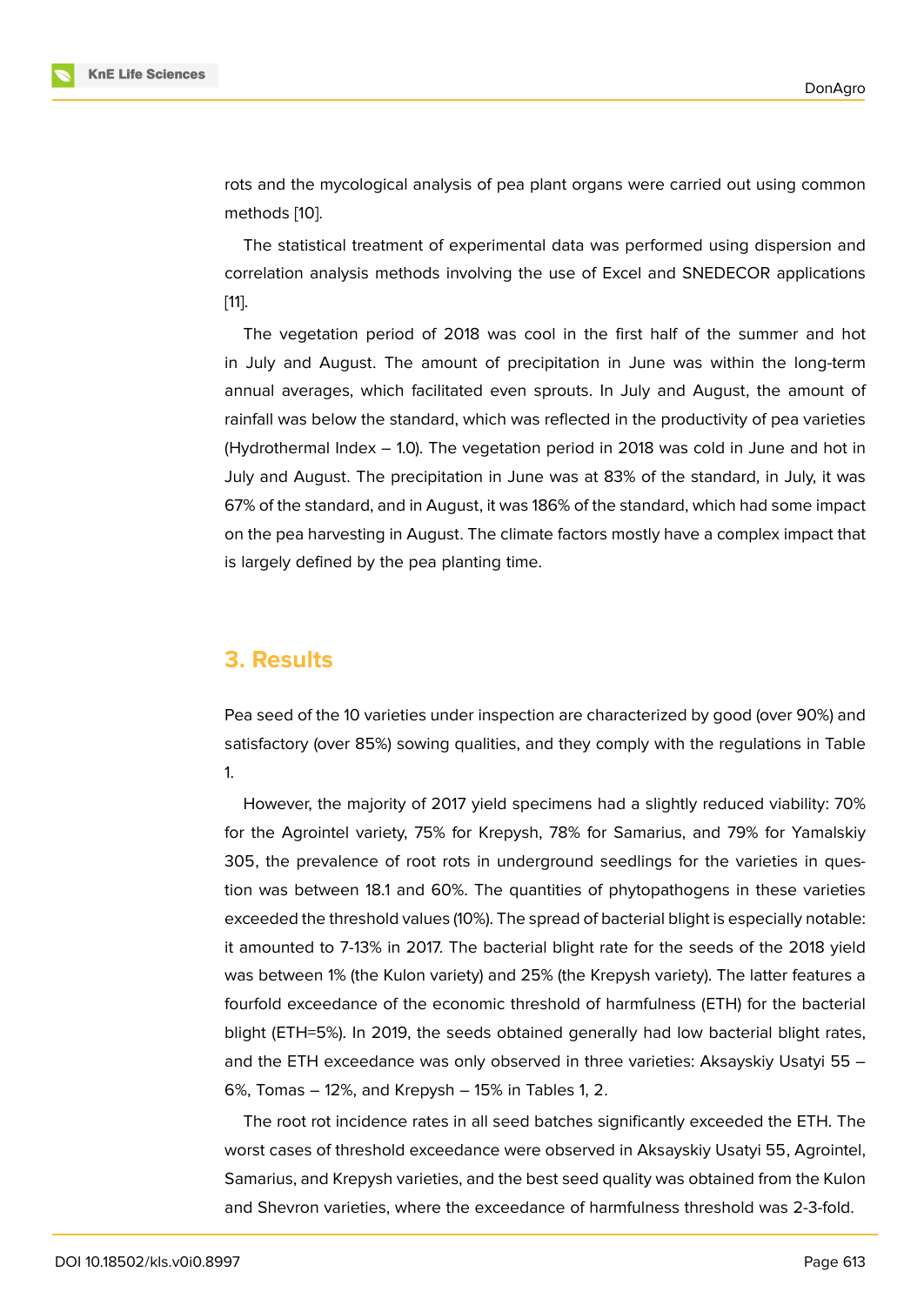**KnE Life Sciences** 



Pea seeds contained several phytopathogens, including the causal agents of both soilborne (4 infections) and leaf-and-stem (3 infections) diseases. The aggregate contamination with dangerous phytopathogens (excluding the low pathogenic group of the Alternaria blight agents) for the majority of the varieties exceeded the maximum permissible level (ETH=10%). The worst ETH exceedance was observed in the seeds of the Agrointel, Samarius, and Krepysh varieties.

The phytosanitary condition of the Aksayskiy Usatyi 55, Zauralskiy 3, Zauralskiy 4, Tomas, and Shevron was relatively good in terms of the pathogen set, with the ETH of 1-1.5.

The correlation analysis showed a valid (significance level of 1%) and close connection  $(r = -0.945 \pm 0.104)$  of seed viability and the spread of root rots, as well as the link between the viability and the bacterial blight incidence  $(r = -0.747 \pm 0.210)$ . This implies that pea root rot and seed bacterial blight are very harmful.

| Year | Variety                |           |                 |                 |                                               |       |         |       |         |                  |
|------|------------------------|-----------|-----------------|-----------------|-----------------------------------------------|-------|---------|-------|---------|------------------|
|      | Aksayskiy<br>Usatyi 55 | Agrointel | Zauralskiy<br>3 | Zauralskiv<br>4 | <b>Samarius</b>                               | Kulon | Krepysh | Tomas | Shevron | Yamalskiy<br>305 |
|      |                        |           |                 |                 | Viability                                     |       |         |       |         |                  |
| 2017 | 85                     | 70        | 85              | 88              | 78                                            | 88    | 75      | 83    | 83      | 79               |
| 2018 | 87                     | 90        | 95              | 89              | 88                                            | 90    | 85      | 85    | 88      | 89               |
| 2019 | 93                     | 99        | 93              | 95              | 91                                            | 95    | 86      | 94    | 90      | 97               |
|      |                        |           |                 |                 | LSD05 for 'year' = 4.2; for 'variety' = $2.1$ |       |         |       |         |                  |
|      |                        |           |                 |                 | Root rot spread                               |       |         |       |         |                  |
| 2017 | 22.5                   | 60.0      | 16.1            | 23.0            | 55.4                                          | 10.0  | 35.0    | 15.6  | 12.0    | 18.1             |
| 2018 | 18.5                   | 30.0      | 11.1            | 21.0            | 38.4                                          | 8.0   | 25.0    | 12.0  | 10.0    | 15.1             |
| 2019 | 21.5                   | 20.2      | 25.8            | 24.2            | 39.6                                          | 13.7  | 34.9    | 17.0  | 19.1    | 16.5             |

TABLE 1: Sowing qualities and phytosanitary condition of pea seed by year of yield, %

LSD05 for 'year' =  $5.4$ ; for 'variety' =  $3.8$ 

Data from Table 3 show that all of the pea varieties were smitten with root rots at the levels exceeding the ETH (ETH=15%). In 2018, the average root rot progression value across the varieties was 55.5%, i.e. 3.7 times over the ETH; and in 2019, the root rot progression amounted to 44.6% or 3 times over the ETH. The progression of the disease in these years could have been impacted by different weather during the vegetation periods. We did not identify varieties that resisted the root rots. The average disease progression rate by the harvesting time for two years varied from 32.4% (Tomas) to 58.6% (Zauralskiy 4). The high progression of the disease could have impacted the productivity of the varieties.

The rate of Fusarium fungi infection in the pea roots amounted to 20-80%. The observed Fusarium fungi included: Fusarium oxysporum Schltdl., F. solani Koord., F. poae (Peck) Wollenw., F. sporotrichioides, etc.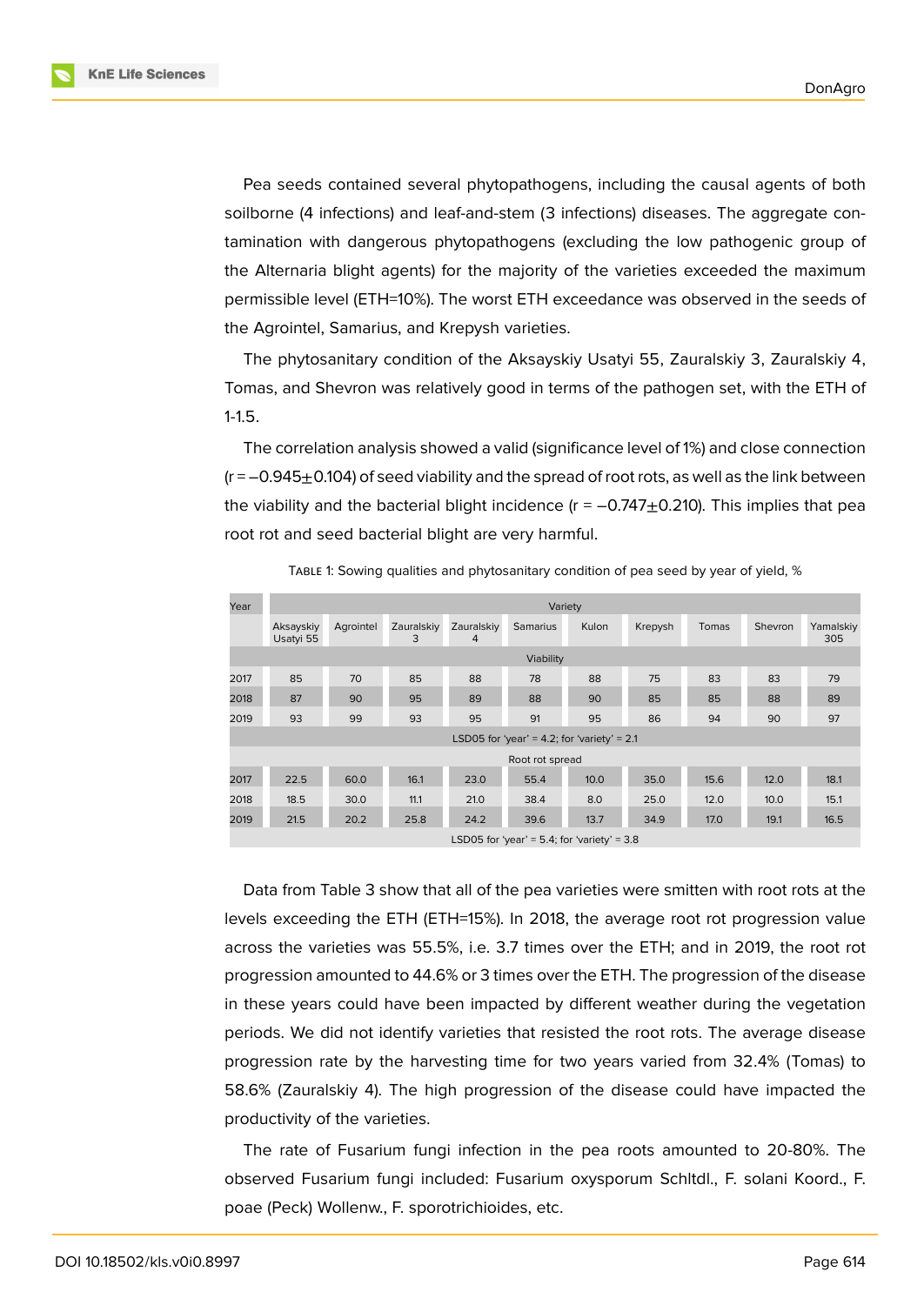| Year                                | Variety                                       |           |                 |                              |                                             |       |         |              |         |                  |
|-------------------------------------|-----------------------------------------------|-----------|-----------------|------------------------------|---------------------------------------------|-------|---------|--------------|---------|------------------|
|                                     | Aksayskiy<br>Usatyi 55                        | Agrointel | Zauralskiy<br>3 | Zauralskiy<br>$\overline{4}$ | <b>Samarius</b>                             | Kulon | Krepysh | <b>Tomas</b> | Shevron | Yamalskiy<br>305 |
|                                     | Fusarium spp. (Fusarium blight)               |           |                 |                              |                                             |       |         |              |         |                  |
| 2017                                | 8.0                                           | 9.0       | 4.0             | 10.0                         | 12.0                                        | 10.0  | 13.0    | 11.0         | 6.0     | 7.0              |
| 2018                                | 11.0                                          | 5.0       | 2.0             | 3.0                          | 19.5                                        | 8.0   | 11.0    | 6.0          | 2.0     | 5.0              |
| 2019                                | 7.0                                           | 4.0       | 7.0             | 15.0                         | 10.0                                        | 11.0  | 10.0    | 9.0          | 8.0     | 4.0              |
|                                     |                                               |           |                 |                              | LSD05 for 'year' = 2.7; for 'variety' = 1.2 |       |         |              |         |                  |
| Alternaria spp. (Alternaria blight) |                                               |           |                 |                              |                                             |       |         |              |         |                  |
| 2017                                | 31.0                                          | 25.0      | 24.0            | 22.0                         | 20.0                                        | 18.0  | 28.0    | 21.0         | 24.0    | 31.0             |
| 2018                                | 29.0                                          | 16.0      | 28.0            | 17.0                         | 13.0                                        | 14.0  | 15.0    | 16.0         | 21.0    | 17.0             |
| 2019                                | 45.0                                          | 27.0      | 49.0            | 29.0                         | 27.0                                        | 27.0  | 25.0    | 26.0         | 34.0    | 25.0             |
|                                     |                                               |           |                 |                              | LSD05 for 'year' = 5.3; for 'variety' = 3.1 |       |         |              |         |                  |
|                                     | <b>Bacteriosis</b>                            |           |                 |                              |                                             |       |         |              |         |                  |
| 2017                                | 10.0                                          | 12.0      | 4.0             | 2.0                          | 11.0                                        | 3.0   | 13.0    | 9.0          | 5.0     | 7.0              |
| 2018                                | 18.0                                          | 21.0      | 8.0             | 3.0                          | 21.0                                        | 1.0   | 25.0    | 17.0         | 9.0     | 14.0             |
| 2019                                | 6.0                                           | 2.0       | 2.0             | 4.0                          | 5.0                                         | 2.0   | 15.0    | 12.0         | 1.0     | 4.0              |
|                                     | LSD05 for 'year' = 3.8; for 'variety' = $2.1$ |           |                 |                              |                                             |       |         |              |         |                  |

#### TABLE 2: Seed contamination with phytopathogens per year of yield, % (2017-2019)

| Variety                  |      | Disease progression, % |         | Root contamination with fungi, % |                 |                 |  |
|--------------------------|------|------------------------|---------|----------------------------------|-----------------|-----------------|--|
|                          | 2018 | 2019                   | average | Fusarium<br>spp.                 | Pythium<br>spp. | Other           |  |
| Aksayskiy Usatyi 55 (st) | 46.4 | 32.5                   | 39.4    | 80                               | 10              | 10 <sup>°</sup> |  |
| Agrointel                | 45.6 | 42.5                   | 44.1    | 20                               | 60              | 20              |  |
| Zauralskiy 3             | 65.0 | 38.8                   | 51.9    | 70                               | 30              | $\Omega$        |  |
| Zauralskiy 4             | 67.3 | 50.0                   | 58.6    | 70                               | 20              | 10              |  |
| <b>Samarius</b>          | 51.8 | 43.8                   | 47.8    | 40                               | 50              | 10              |  |
| Kulon                    | 53.6 | 53.8                   | 53.7    | 40                               | 40              | 20              |  |
| Krepysh                  | 53.1 | 28.8                   | 41.0    | 70                               | 30              | $\circ$         |  |
| Tomas                    | 47.9 | 16.9                   | 32.4    | 40                               | 40              | 20              |  |
| Shevron                  | 58.3 | 51.3                   | 54.8    | 50                               | 40              | 10              |  |
| Yamalskiy 305            | 55.6 | 50.0                   | 52.8    | 50                               | 50              | $\mathbf{O}$    |  |

TABLE 3: Pea root rot progression and etiology before harvesting, Kurgan SAA

Apart from the Fusarium fungi, pea roots were contaminated by the Pythium fungi that are quite harmful to the pea. The proportion of the Pythium fungi in the pathogenic set of pea root rots is between 10 and 60%.

Average 55.5 44.6 50.1 52.5 35.0 12.5  $\mathsf{LSD}_{05}$  9.6 5.5 10.6 8.9 5.6

The category of "Other" comprises the Alternaria fungi (Nordman, Tomas, and Shevron varieties) Colletotrichum fungi (Aksayskiy Usatyi 55, Agrointel, and Samarius varieties), Trichoderma fungi (Kulon, Tomas), Mucor (Agrointel), Penicillium (Kulon and Tomas). Besides, we found streptomycetes (the Tomas variety) and nematodes (Kulon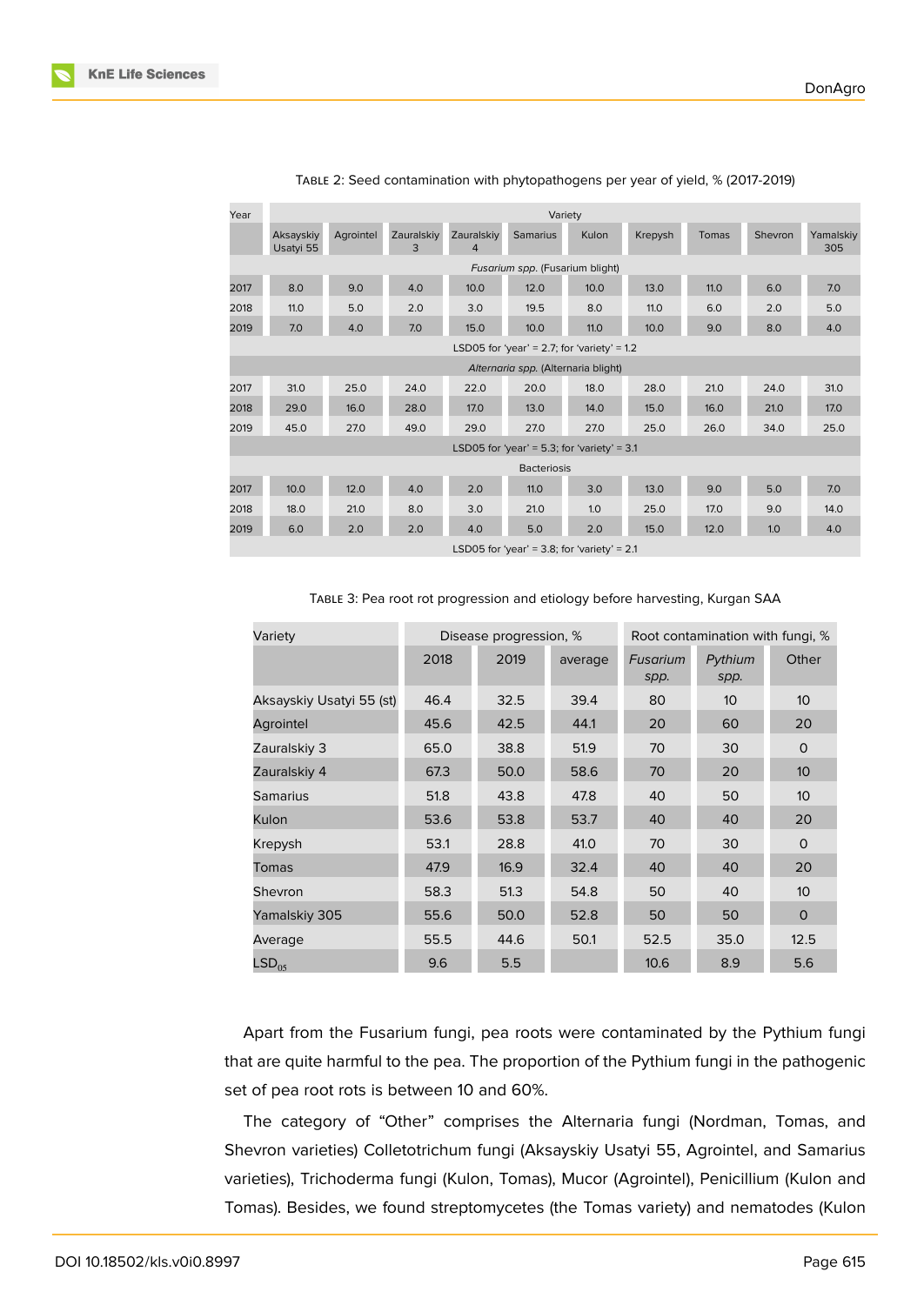and Samarius varieties) in the pea plant residues. We also observed hibernating cleistothecium of the pea mildew in the plant residues [12].

Pea rust, i.e. light-brown dust pouches on the leaves and stems of the pea plants was observed in the middle of the summer. By the end of the summer, dark-brown or almost black pouches appear. This disease is caused b[y th](#page-10-3)e rust fungus Uromyces pisi D. В. Its spring stages (spermagones and aecidii) develop on the intermediary host, the milkwort (Euphorbia), and uredospores and teleutospores form on the pea plants. In severe rust cases, pea leaves turn yellow and dry prematurely, which leads to plant death and a dramatic reduction of the yield [13].

Table 5 presents the data on the development of rust and mildew across the pea varieties. The table shows that the rust rates vary across the pea varieties, which, in the end, impacts the yield of the crop. The a[ve](#page-10-4)rage progression of the disease for two years varied from 10.5% (Kulon) to 16.5% (Zauralskiy 4). The standard Aksayskiy Usatyi 55 variety had a disease rate of 12%. The recognized varieties of Samarius, Agrointel, and Zauralskiy 3 had 11%, 13%, and 11.5% respectively.

For all of the varieties, the mildew progression is below the harmfulness threshold (ETH=15%). The higher disease rates were observed in Zauralskiy 4 (11.0%) and Yamalskiy 305 (13.5%).

| Variety                  |      | <b>Rust</b> |         |      |      |         |
|--------------------------|------|-------------|---------|------|------|---------|
|                          | 2018 | 2019        | average | 2018 | 2019 | average |
| Aksayskiy Usatyi 55 (st) | 14.0 | 10.0        | 12.0    | 5.0  | 4.0  | 4.5     |
| Agrointel                | 11.0 | 15.0        | 13.0    | 6.0  | 7.0  | 6.5     |
| Zauralskiy 3             | 13.0 | 10.0        | 11.5    | 7.0  | 8.0  | 7.5     |
| Zauralskiy 4             | 16.0 | 17.0        | 16.5    | 10.0 | 12.0 | 11.0    |
| <b>Samarius</b>          | 11.0 | 11.0        | 11.0    | 8.0  | 10.0 | 9.0     |
| Kulon                    | 9.0  | 12.0        | 10.5    | 5.0  | 5.0  | 5.0     |
| Krepysh                  | 15.0 | 16.0        | 15.5    | 9.0  | 10.0 | 9.5     |
| Tomas                    | 10.0 | 16.0        | 13.0    | 5.0  | 9.0  | 7.0     |
| Shevron                  | 15.0 | 11.0        | 13.0    | 6.0  | 5.0  | 5.5     |
| Yamalskiy 305            | 15.0 | 10.0        | 12.5    | 13.0 | 14.0 | 13.5    |
| LSD <sub>05</sub>        | 1.0  | 1.1         |         | 1.3  | 1.5  |         |

TABLE 4: The progression of leaf-and-stem diseases in pea varieties, Kurgan SAA, %

The productivity of the pea varieties can be used to determine their resilience against biotic and abiotic factors [14]. The highest yield in the two years of study was obtained from the standard variety of Aksayskiy Usatyi 55: 2.98 t/ha. The varieties recommended for planting in the Ural region that includes the Kurgan region showed good productivity level: Agrointel – 2.17 t/h[a,](#page-10-5) Zauralskiy 3 – 2.45 t/ha, Samarius – 2.83 t/ha (Table 6).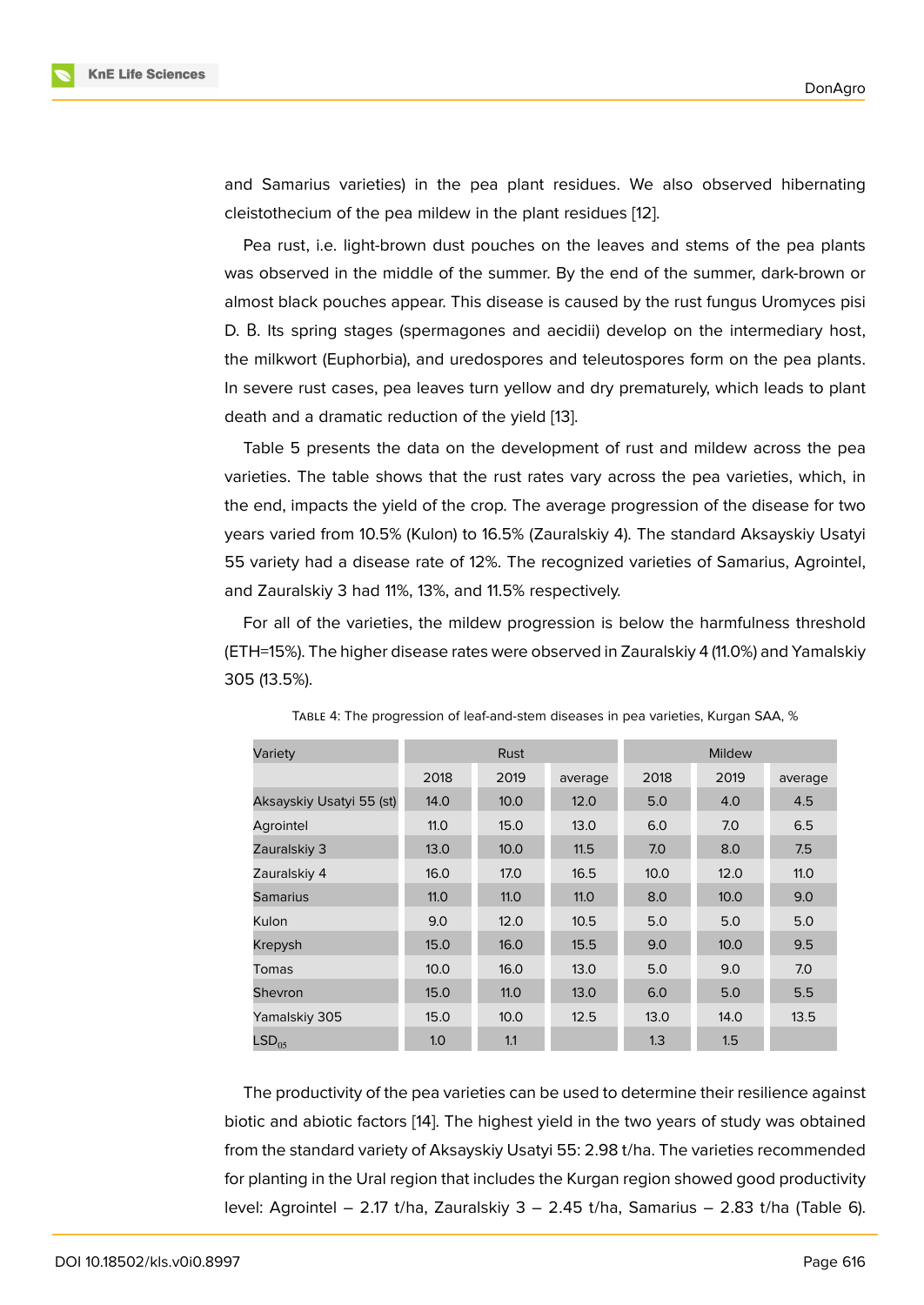

Among the new varieties, high yields were obtained from the Kulon (2.75 t/ha), Yamalskiy 305 (1.94 t/ha), and Shevron (1.84 t/ha) varieties. The vegetation period of 2019 was characterized by droughts in July. The soil drought and dry hot winds on July 12-16 influenced the yield structure elements.

| Variety                  | Yield, t/ha |      |         |  |  |  |  |
|--------------------------|-------------|------|---------|--|--|--|--|
|                          | 2018        | 2019 | average |  |  |  |  |
| Aksayskiy Usatyi 55 (st) | 3.46        | 2.50 | 2.98    |  |  |  |  |
| Agrointel                | 2.38        | 1.95 | 2.17    |  |  |  |  |
| Zauralskiy 3             | 2.58        | 2.32 | 2.45    |  |  |  |  |
| Zauralskiy 4             | 2.28        | 1.88 | 2.08    |  |  |  |  |
| <b>Samarius</b>          | 3.45        | 2.21 | 2.83    |  |  |  |  |
| Kulon                    | 3.63        | 1.86 | 2.75    |  |  |  |  |
| Krepysh                  | 1.77        | 1.56 | 1.66    |  |  |  |  |
| Tomas                    | 1.82        | 1.55 | 1.69    |  |  |  |  |
| Shevron                  | 1.89        | 1.80 | 1.85    |  |  |  |  |
| Yamalskiy 305            | 1.95        | 1.92 | 1.94    |  |  |  |  |
| Average                  | 2.52        | 1.96 | 2.24    |  |  |  |  |
| LSD <sub>05</sub>        | 0.3         | 0.5  |         |  |  |  |  |

TABLE 5: Pea variety productivity, the experimental field of Kurgan SAA

Due to the adverse phytosanitary condition, pea seeds have to be heated up and treated with disinfectant before planting to improve their field viability and protect from phytopathogens. If the pea shall be planted early, it is possible to use systemic agents; if planted late, contact disinfectants and biofungicides can be applied.

We studied the problem of protecting pea seeds and underground seedlings using chemical disinfectants like Depozit ME (1 l/t), Protekt (2 l/t) and biofungicides like Fitosporin M, P (0.6 kg/t) and Biokompozit Korrekt (2 l/t) to restrict the progression of pea root rots. The experimental design is presented in Table 7.

The average biological efficiency of Depozit ME (1 l/t) chemical solution containing fludioxonil (40 g/l), imazalil (40 g/l), and metalaxyl (25 g/l) for the study years amounted to 80% (Zauralskiy 3), 72.1% (Agrointel), and 77.2% (Samarius). The average biological efficiency of Protekt (2 l/t) containing fludioxonil (25 g/l) for the study years amounted to 73.6% (Zauralskiy 3), 70.5% (Agrointel), and 73.4% (Samarius).

The use of bacteria-based biofungicides, such as Fitosparin M, Biokompozit Korrekt to combat pea root rots proved to be efficient.

The biological efficiency of using Fitosparin M equaled 46.4% for Zauralskiy 3, 44.0% for Agrointel, and 52.1% for Samarius. The same parameter for Biokompozit Korrekt was 51.2% for Zauralskiy 3, 53.7% for Agrointel, and 54.3% for Samarius. The efficiency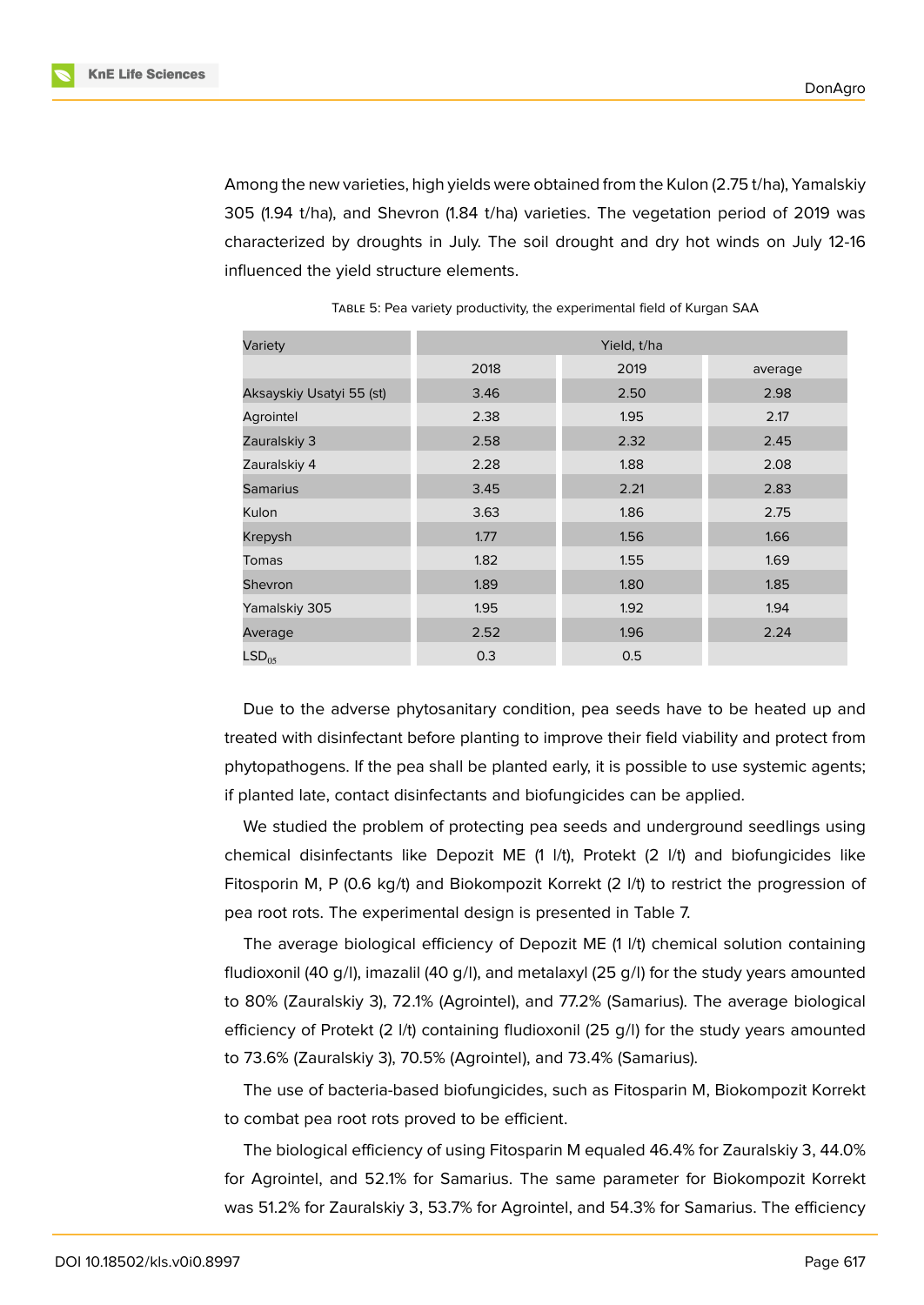of biological solutions in restraining pea root rot progression was lower than that of chemical fungicides. However, biological solutions are more environmentally-friendly and can be used to treat seed batches with low root rot agent infection rates.

|         | seeds (experimental field of Kurgan SAA), 2018-2019 |           |          |         |  |
|---------|-----------------------------------------------------|-----------|----------|---------|--|
| Variety | Zauralskiy 3                                        | Agrointel | Samarius | average |  |

TABLE 6: The progression of root rot and the biological efficiency of modern fungicides in treating pea

| Variety                         | Zauralskiy 3     |       | Agrointel        |                          | <b>Samarius</b>  |         | average          |       |
|---------------------------------|------------------|-------|------------------|--------------------------|------------------|---------|------------------|-------|
|                                 | progress-<br>ion | $*BE$ | progress-<br>ion | $*BE$                    | progress-<br>ion | $E^*BE$ | progress-<br>ion | $*BE$ |
| Control sample                  | 51.9             |       | 44.1             | $\overline{\phantom{0}}$ | 47.8             |         | 47.9             |       |
| Depozit $ME - 1$<br>1/t         | 10.4             | 80.0  | 12.3             | 72.1                     | 10.9             | 77.2    | 11.2             | 76.6  |
| Protekt $-2$ I/t                | 13.7             | 73.6  | 13.0             | 70.5                     | 12.7             | 73.4    | 13.1             | 72.6  |
| Fitosporin M, P<br>– 0.6 kg/t   | 27.8             | 46.4  | 24.7             | 44.0                     | 22.9             | 52.1    | 25.1             | 47.6  |
| Biokompozit<br>Korrekt $-2$ I/t | 25.3             | 51.2  | 20.4             | 53.7                     | 19.9             | 58.4    | 21.9             | 54.3  |
|                                 |                  |       |                  |                          |                  |         |                  |       |

LSD<sub>05</sub> for 'disinfectant' = 5.6; for 'variety' = 6.2

\*Biological efficiency

Protective measures using chemical and biological solutions to treat highly-productive varieties of the green pea facilitate the increase of crop yield in Table 8.

The yield of the green pea treated with Depozit ME (1 l/t) chemical fungicide increased by 1.23 times for Zauralskiy 3, 1.91 for Agrointel, and 1.22 for Samarius. If treated with Protect (2 l/t), the yield increased by 1.91 times of the reference for Zauralskiy 3, 1.22 times for Agrointel, and 1.2 times for Samarius.

When using biofungicides, the average yield across the varieties increased 1.09 times for Fitosparin M, and 1.11 times for Biokompozit Korrekt.

### **4. Discussion**

The level of distribution of phytopathogens on the studied pea varieties indicates the need to use appropriate plant protection products – chemical and biofungicides. In addition to measures aimed directly at the destruction or suppression of pathogens, it is recommended to use techniques that promote the development of beneficial microflora and eliminate the deficiency of peas in trace elements.

Pea seed inoculation with symbiotrophic nitrogen fixer (like nitragin or rhizotrophine) is desirable for all pea varieties [15], and it should be complemented with microelement treatment, such as the acid ammonium molybdate with the content of active ingredient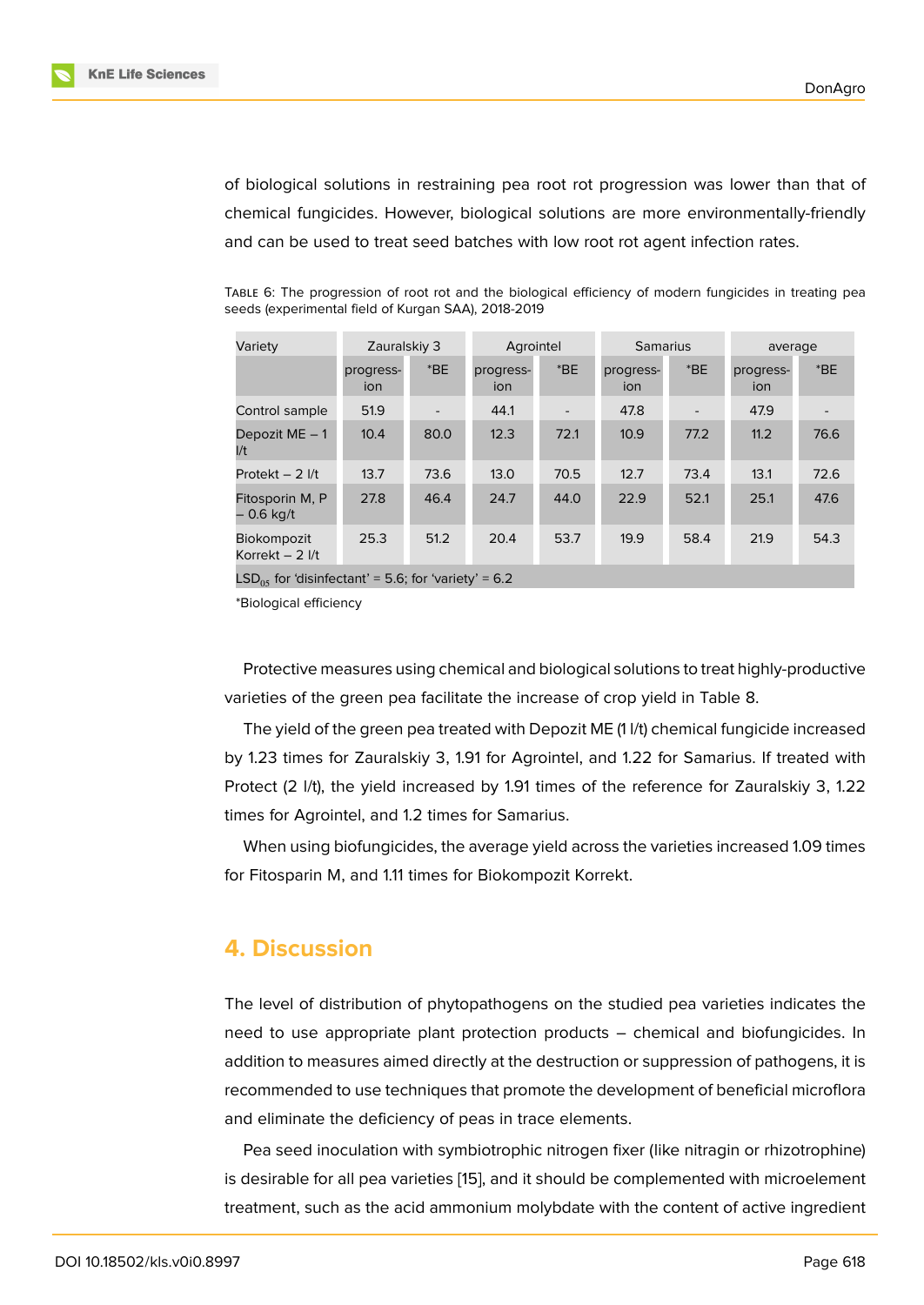



of 50% (250 g per a ton of seeds) and boric acid (250-300 g per a ton of seeds). Microelements should be dissolved in 10 liters of water before use.

TABLE 7: The productivity of pea varieties treated with fungicides prior to seed planting (experimental field of Kurgan SAA) 2018-2019

| Variety                                               | Pea seed productivity, t/ha |           |                 |         |  |  |  |  |
|-------------------------------------------------------|-----------------------------|-----------|-----------------|---------|--|--|--|--|
|                                                       | Zauralskiy 3                | Agrointel | <b>Samarius</b> | average |  |  |  |  |
| Reference                                             | 2.45                        | 2.17      | 2.33            | 2.32    |  |  |  |  |
| Depozit ME - 1 I/t                                    | 3.01                        | 2.71      | 2.84            | 2.85    |  |  |  |  |
| Protekt $-2$ I/t                                      | 2.92                        | 2.65      | 2.80            | 2.79    |  |  |  |  |
| Fitosporin M, $P - 0.6$<br>kg/t                       | 2.64                        | 2.42      | 2.57            | 2.54    |  |  |  |  |
| Biokompozit Korrekt -<br>$2$ $1/t$                    | 2.67                        | 2.49      | 2.56            | 2.57    |  |  |  |  |
| $LSDos$ for 'disinfectant' = 1.3; for 'variety' = 1.2 |                             |           |                 |         |  |  |  |  |

If seed inoculation is planned, their disinfection is performed in advance, 2-3 weeks before the planting. If inoculation is not planned, seeds can be disinfected directly before planting.

To increase the field viability of seeds, they should be warmed up before planting. It can be done in the sun or a drying cabinet at 35-40°С and it will take 2 days. The pea seed treatment sequence: warm-up  $\rightarrow$  disinfection  $\rightarrow$  inoculation.

# **5. Conclusion**

1. Pea seed of the 10 varieties are characterized by good and satisfactory (over 85 %) sowing qualities, and they comply with the regulations. The spread of root rot in underground seedlings exceeded the ETH for all of the varieties.

2. Pea seeds contained several phytopathogens, including the causal agents of both soilborne (4 infections) and leaf-and-stem (3 infections) diseases. The aggregate contamination with dangerous phytopathogens for the majority of the varieties exceeded the maximum permissible level (ETH=10%). The worst ETH exceedance was observed in the seeds of the Agrointel, Samarius, and Krepysh varieties.

3. The causing agents for the Fusarium blight were found in all of the pea varieties but they reached or exceeded the ETH (10%) only in 4 of them: Zauralskiy 3, Kulon, Krepysh, and Samarius. The highest rate of Fusarium blight, 1.5 ETH, was observed in the seeds of Zauralskiy 4 variety.

5. The causing agents for the bacterial blight were found in all of the varieties, and the ETH (5%) in the Krepysh and Tomas varieties was exceeded up to 3 times.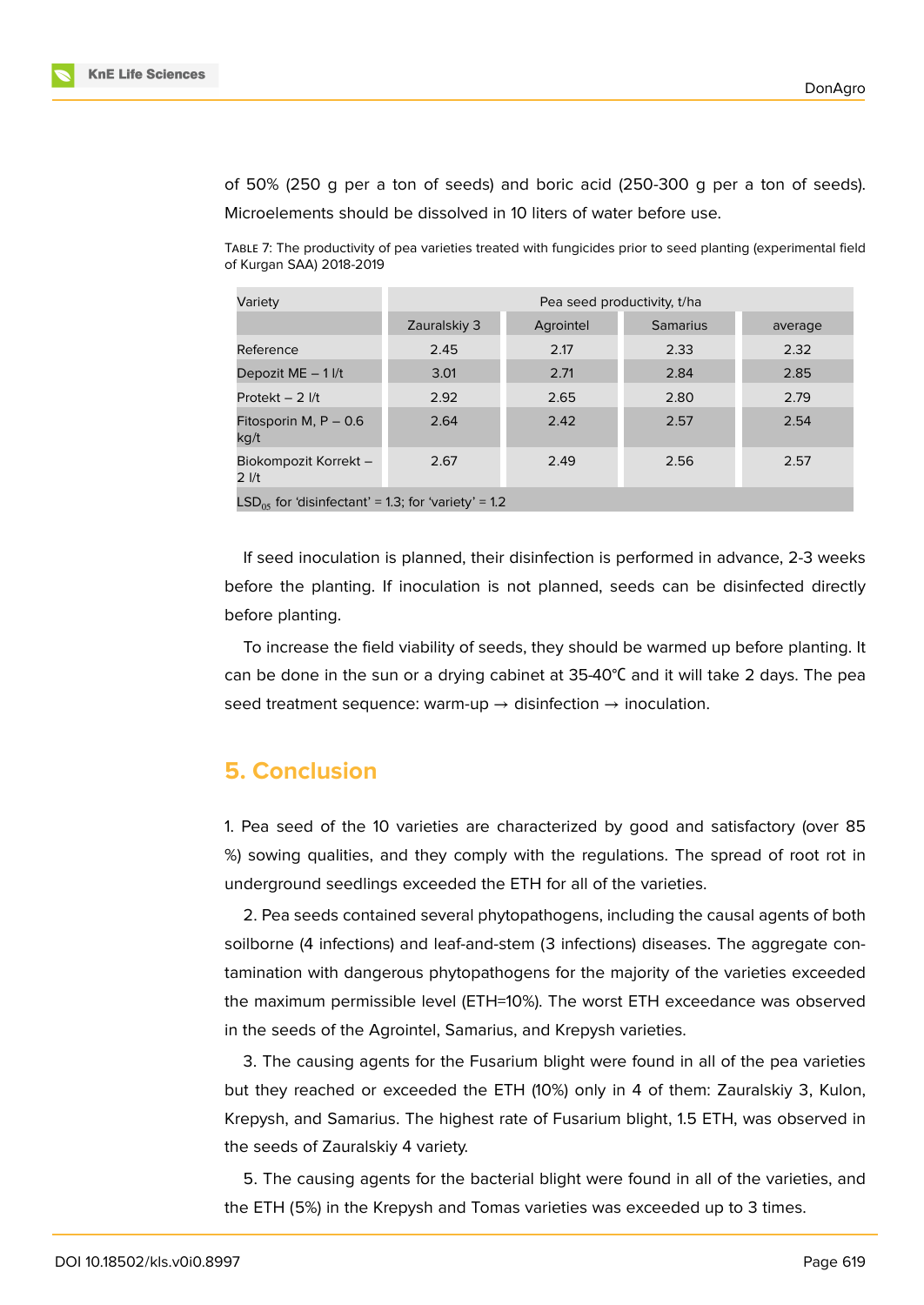**KnE Life Sciences** 

6. The mycological analysis showed that root rots were mostly caused by the Fusarium and Alternaria fungi irrespective of the pea variety. The rate of Fusarium fungi infection in the pea roots amounted to 20.8-95%. The observed Fusarium fungi included: Fusarium oxysporum Schltdl., F. solani Koord., F. poae (Peck) Wollenw., F. sporotrichioides, etc.

7. The yield of the green pea treated with Depozit ME (1 l/t) chemical fungicide increased by 1.23 times for Zauralskiy 3, 1.91 for Agrointel, and 1.22 for Samarius. If treated with Protect (2 l/t), the yield increased by 1.91 times of the reference for Zauralskiy 3, 1.22 times for Agrointel, and 1.2 times for Samarius. When using biofungicides, the average yield across the varieties increased 1.09 times for Fitosparin M, and 1.11 times for Biokompozit Korrekt.

# **Acknowledgement**

The authors would like to thank their colleague for their contribution and support to the research. They are also thankful to all the reviewers who gave their valuable inputs to the manuscript and helped in completing the paper.

# **Conflict of Interest**

The authors have no conflict of interest to declare.

# **References**

- <span id="page-9-2"></span>[1] Toropova, Y. Y., *et al*. (2019). Pea Root Rot Etiology in Forest Steppes of Western Siberia and Transurals. *Vestnik of Kurgan SAA*, vol. 3, issue 31, pp. 34-37.
- [2] Gorobey, I. M. and Konyaeva, N. M. (2014). *Diseases of Leguminous Crops and their Phytosanitary Control in Western Siberia*. Novosibirsk: State Scientific Institution SibNSKhB Russian Agricultural Academy.
- <span id="page-9-0"></span>[3] Postovalov, A. A. (2018). The Impact of Mineral Fertilizers on the Phytosanitary Condition of the Pea Rhizosphere. *Vesting of Kurgan SAA*, vol. 1, issue 25, pp. 45-47.
- [4] Cousin, R. (1997). Peas (*Pisum sativum* L.). *Field Crops Research*, vol. 53, issue 1– 3, pp. 111-130.
- <span id="page-9-1"></span>[5] Gorobey, I. M., Ashmarina, L. F. and Konyayeva, N. M. (2011). Fusarium Blights of Grain Legumes in Forest Steppes of Western Siberia. *Plant Protection and Quarantine*, vol. 2, pp. 14-16.